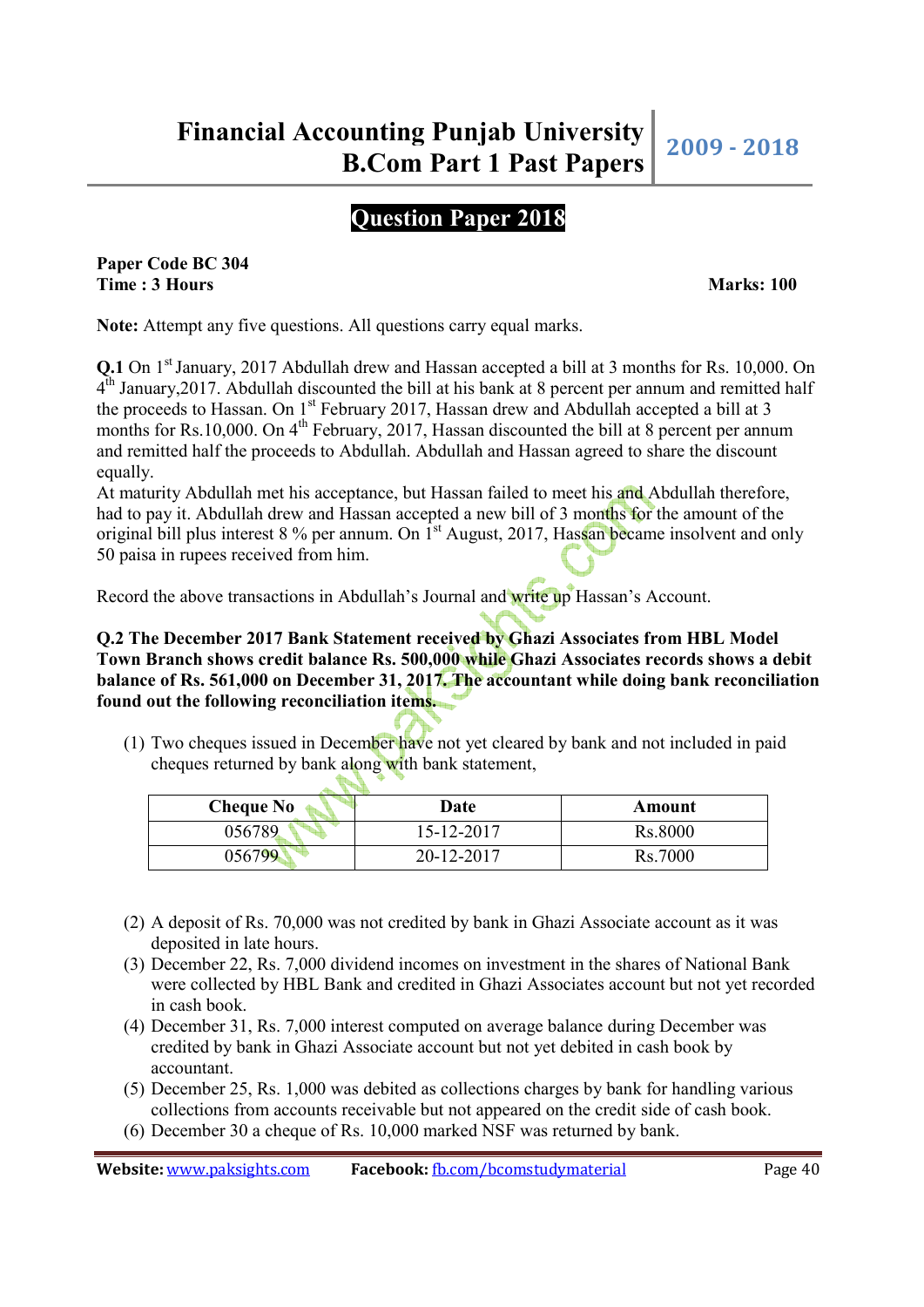# **Financial Accounting Punjab University bunting Punjab University** 2009 - 2018<br>**B.Com Part 1 Past Papers**

(7) A cheque No. 875890 dated  $20-12-2017$  of Rs. 32,000 issued in favour of PTCL to pay telephone bill was erroneously recorded as Rs. 23,000 in cash book by accountant.

### **Required:**

Prepare bank reconciliation statement and determine the balance at bank to be reported in the balance sheet in December 31, 2017.

#### **Q.3 The trial balance of Zee Ltd shows a difference of Rs. 127,000 which is debited to Suspense Account. Subsequently the following errors are discovered. You are required to correct the errors and prepare suspense account.**

- a) The total of the returns outwards book Rs. 21,000 has not been posted in the ledger.
- b) A purchase of Rs. 40,000 from Majid has been entered in the Sales Book. However, Majid's account has been correctly credited.
- c) A sales of Rs. 43,000 to Rahman has been credited in his account as Rs. 34,000.
- d) A sale of Rs. 29,600 to Kareem has been entered in the Sales book at Rs. 26,900
- e) Old furniture sold for Rs. 54,000 has been entered in the sale account as Rs. 45,000
- f) Goods taken by proprietor, Rs. 10,000 have not been entered in the books at all.

## **Q.4 From the following information prepare Trading & Profit and Loss Account of Pak Flour Mill for the year ended 30th September, 2017 and the Balance Sheet as on that date:**

| <b>Accounts Title</b>    | Rs.        | <b>Accounts Title</b>  | Rs.    |
|--------------------------|------------|------------------------|--------|
| Capital                  | 120,000    | <b>Audit Fee</b>       | 2,000  |
| <b>Trade Creditors</b>   | 15,200     | <b>Office Expenses</b> | 2000   |
| <b>Bills Payable</b>     | 1,000      | Interest Paid          | 1,700  |
| Unexpired commission     | 2,300      | <b>Bad Debts</b>       | 1,400  |
| <b>Sales</b>             | 624,000    | <b>Salaries</b>        | 13,000 |
| <b>Discount Received</b> | 2,100      | Repair & Renewals      | 1,800  |
| Stock                    | $*101,000$ | Printing & Stationary  | 1,400  |
| Purchases                | 518,000    | Plant & Machinery      | 53,000 |
| Carriage Inwards         | 8,900      | <b>Buildings</b>       | 35,000 |
| Discount Allowed         | 750        | Tools                  | 8,650  |
| <b>Trade Creditors</b>   | 16,000     |                        |        |

Stock as on  $30<sup>th</sup>$  September 2017 was valued at Rs. 109,900. Plant and machinery is to be depreciated at 10 percent, buildings at 5 percent and tools at 15 percent. Reserve against bad debts is to be created at 5 percent of the trade debtors.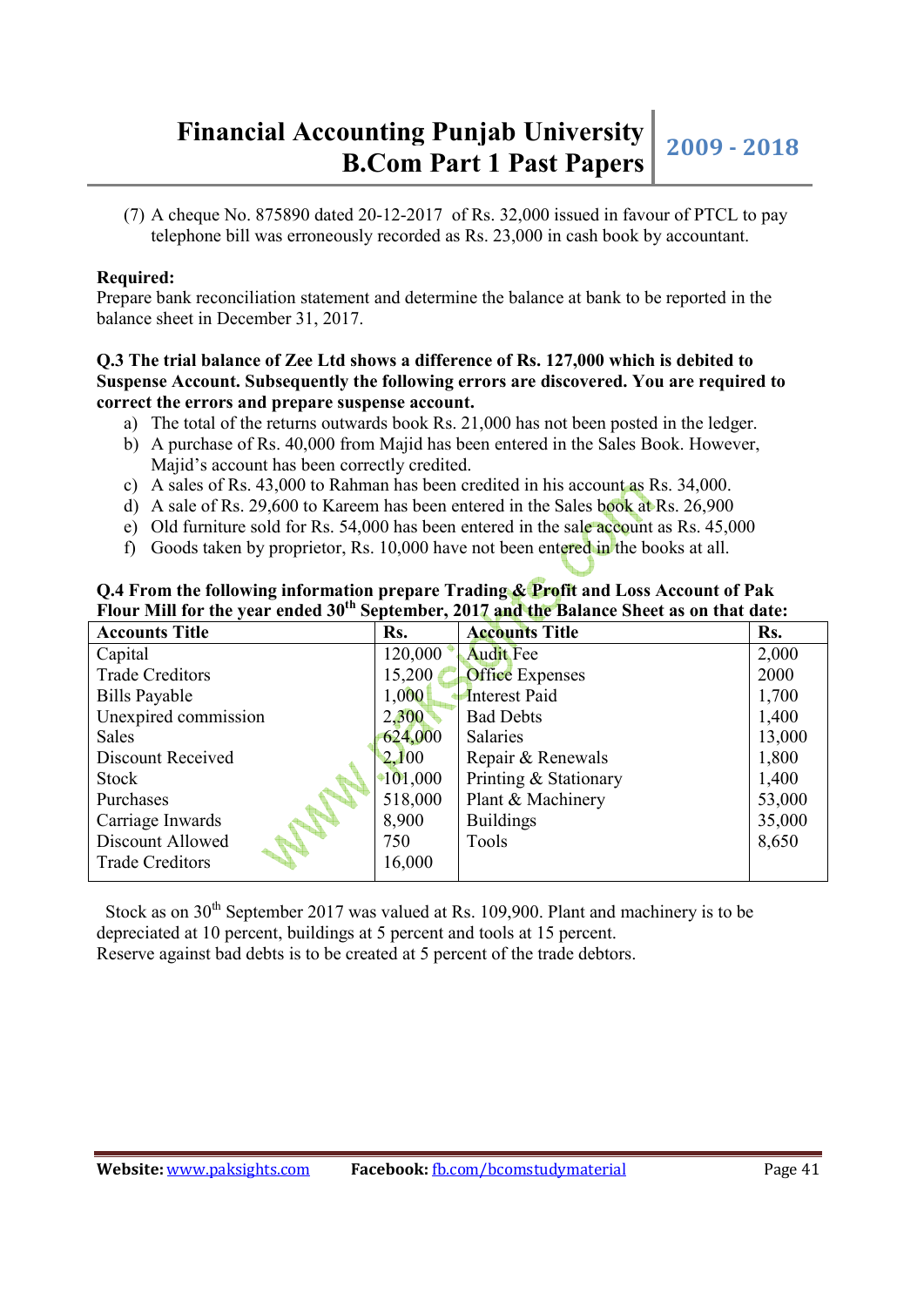# **Financial Accounting Punjab University bunting Punjab University** 2009 - 2018<br>**B.Com Part 1 Past Papers**

**Q.5. The following is receipts and payments account of the Lahore Club for the year ended 31st December.** 

| <b>Receipts</b>                             | Dr. Rs  | <b>Payments</b>                      | Cr. Rs  |
|---------------------------------------------|---------|--------------------------------------|---------|
| To balance $1st$ Jan. 2017                  | 3,000   | By Rent                              | 52,000  |
| To Entrance Fee                             | 5,500   | By Stationary etc                    | 30,680  |
| To Subscription, 2016                       | 2,000   | By Wages                             | 53,330  |
| To Subscription, 2017                       | 169,000 | By Billiards Table                   | 39,000  |
| To Subscription, 2018                       | 3,000   | By Repairs and Renewals              | 8,060   |
| To Lockers Rent                             | 5,000   | By Interest                          | 15,000  |
| To special subscription for Governors Party | 34,500  | By balance 31 <sup>st</sup> December | 23,960  |
| <b>Total</b>                                | 222,000 | <b>Total</b>                         | 222,000 |

Locker rent, Rs. 600 referred to 2016 and Rs. 900 is still owing: Rent Rs. 13,000 pertained to 2016 and Rs. 13,000 is still due: Stationary Rs. 3,120 related to 2016, still owing Rs. 3,640; Subscription unpaid for 2017 Rs. 4,680; Special subscription for Governor's Party outstanding RS.5,500.

### **Q.6 The Balance sheet of Noor and Associates was as under on 1st July, 2017**

| <b>Liabilities &amp; Capital</b> | <b>Rs</b> | <b>Assets</b>    | <b>Rs</b> |
|----------------------------------|-----------|------------------|-----------|
| <b>Sundry Creditors</b>          | 90,000    | Cash             | 10,000    |
| Reserve                          | 50,000    | <b>Debtors</b>   | 100,000   |
| Noor's Capital                   | 150,000   | <b>Stock</b>     | 120,000   |
| Nazirs Capital                   | 120,000   | Furniture        | 20,000    |
|                                  |           | <b>Buildings</b> | 160,000   |
| <b>Total</b>                     | 410,000   | <b>Total</b>     | 410,000   |

Munir was admitted as a partner and was given  $1/4<sup>th</sup>$  share on the following terms

- (a) He should bring Rs. 150,00 as his capital
- (b) His share of goodwill was valued at Rs. 50,000 but he was unable to bring it in cash and, therefore it was to be raised.
- (c) Stock and furniture be depreciated by 10 percent.
- (d) A provision of 6 percent on debtors be created
- (e) An amounts of Rs. 10,000 included in creditors not to be treated as a liability.
- (f) A provision of Rs. 5,000 be created against bill discounted
- (g) The buildings be treated as worth Rs. 200,000

It was agreed that except cash, other assets and liabilities were to be shown at same old figure in the balance sheet.

**Required:** Give Journal entries to record the transaction on the admission of Munir and Show the balance sheet after his admission.